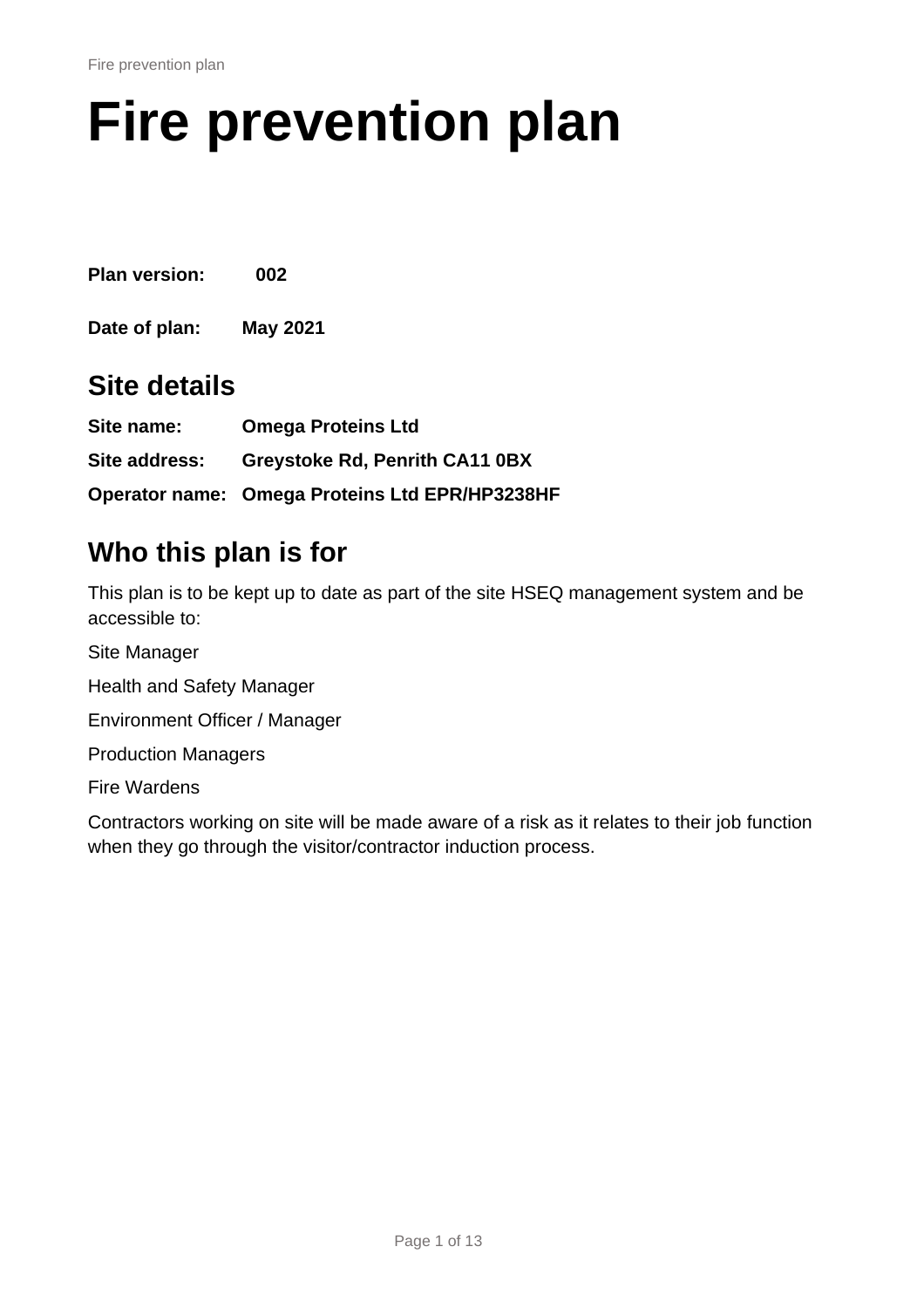# **Contents**

| Plan version: |  |
|---------------|--|
|               |  |
|               |  |
|               |  |
|               |  |
|               |  |
|               |  |
|               |  |
|               |  |
|               |  |
|               |  |
|               |  |
|               |  |
|               |  |
|               |  |
|               |  |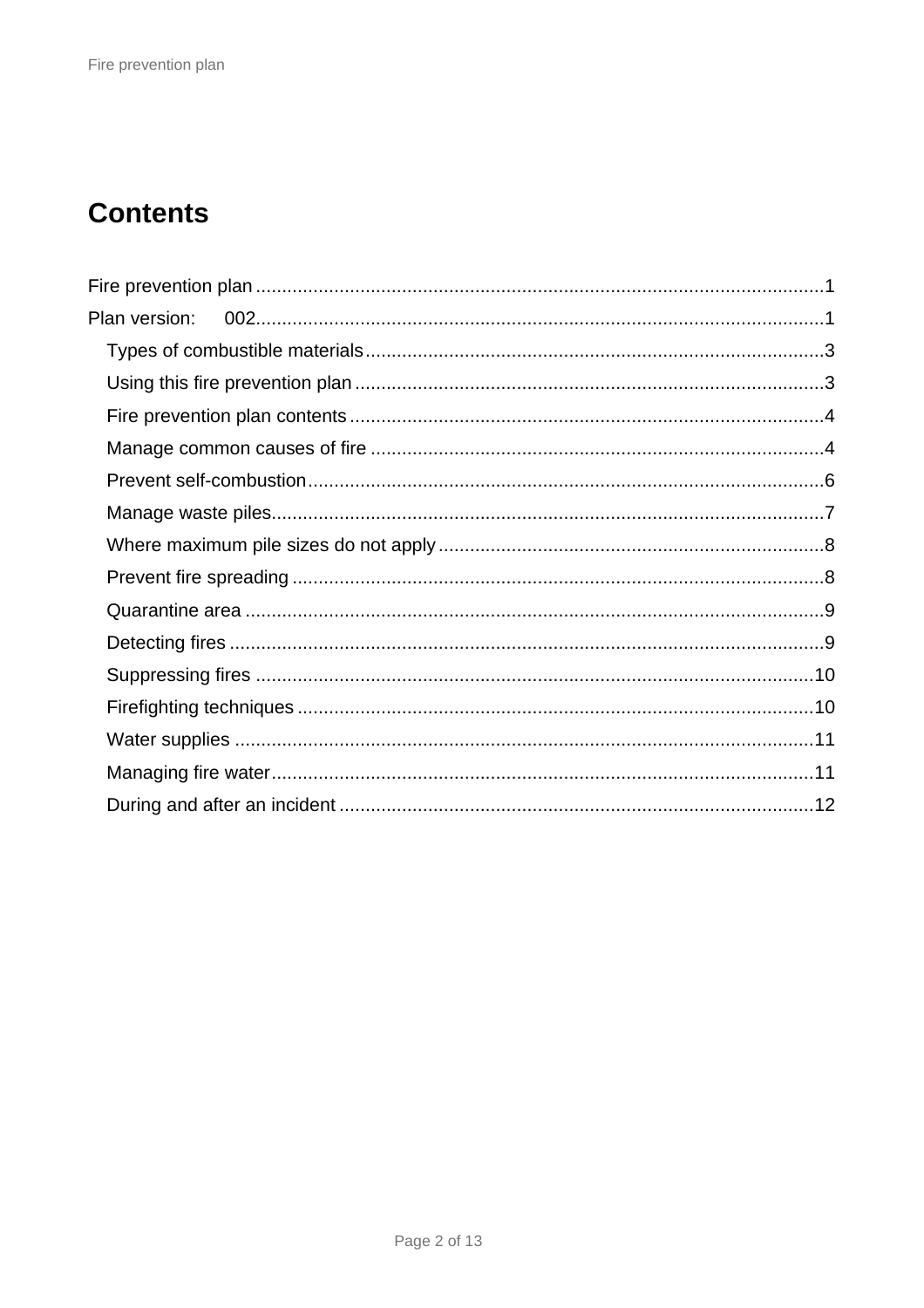# <span id="page-2-0"></span>**Types of combustible materials**

#### **Combustible waste**

n/a – the fire plan relates to fuel used in the thermal oxidiser (see next section)

#### **Other combustible materials**

Category 1 MBM for fuel use stored in designated storage area.

Woodchip approved as a biomass fuel (alternative fuel)

# <span id="page-2-1"></span>**Using this fire prevention plan**

#### **Where the plan is kept and how staff know how to use it**

This plan is to be kept up to date as part of the site HSEQ management system and be accessible to:

Site Manager Health and Safety Manager Environment Officer / Manager Production Managers Fire Wardens

Contractors working on site will be made aware of a risk as it relates to their job function when they go through the visitor/contractor induction process.

#### **Testing the plan and staff training**

The plan will be reviewed when the plant is commissioned and the effectiveness kept under review as part of the HSEQ management system.

Relevant staff will be trained in the use and operation of the plan and records kept on the site training matrix.

Training exercises will be completed annually.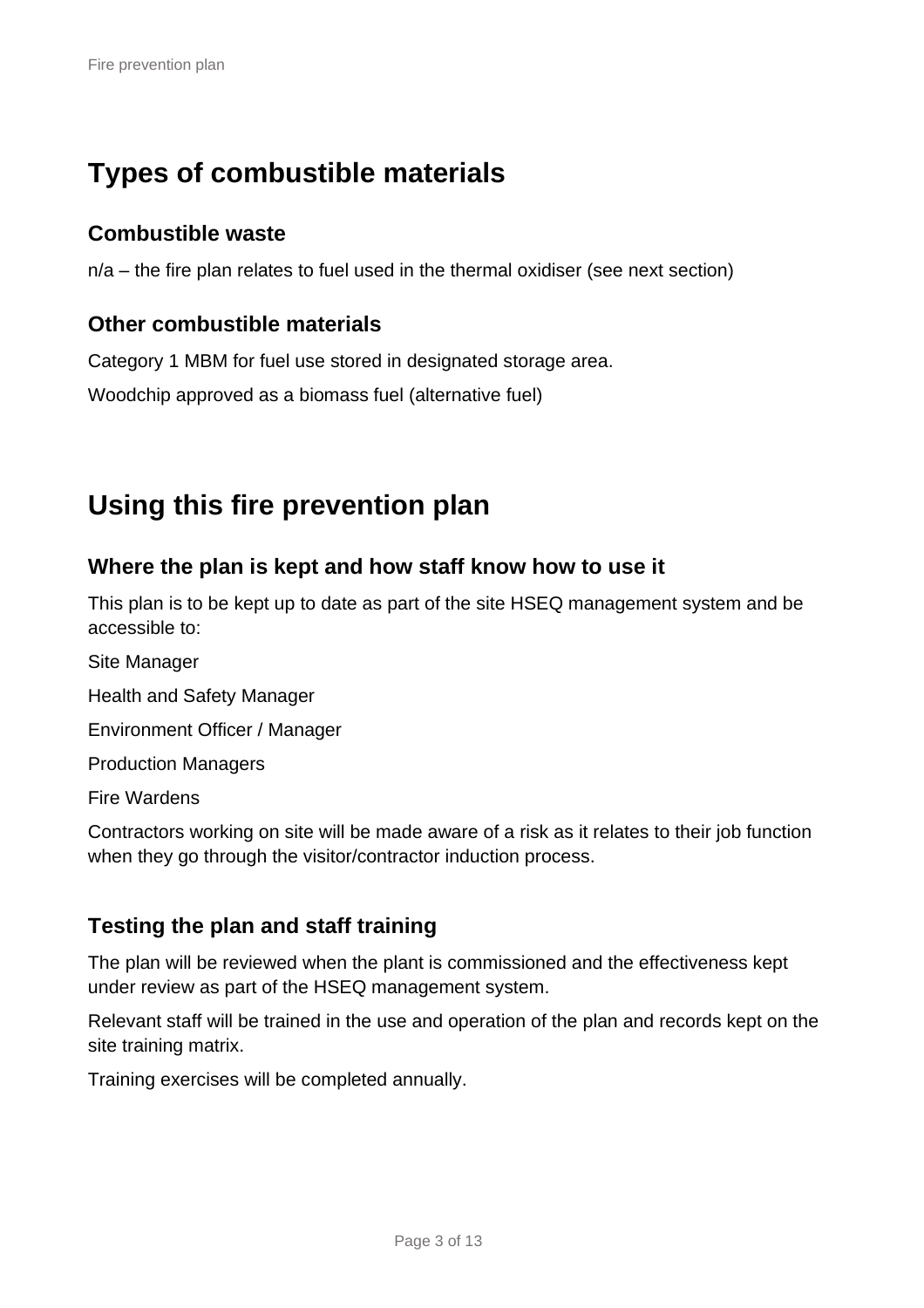# <span id="page-3-0"></span>**Fire prevention plan contents**

#### **Activities at the site**

The site is a Category 3 Animal By-product rendering plant and the main activities are listed in the Environmental Permit (EPR /HP3238HF).

The Fire Prevention Plan is to cover the storage and use of MBM and / or woodchip as a fuel for the new thermal oxidiser plant.

#### **Site plan**

See document OP-PV-RO6-Plans

#### **Plan of sensitive receptors near the site**

<span id="page-3-1"></span>See document OM-SR-Plan

## **Manage common causes of fire**

#### **Arson**

The site is fenced and not left unattended. A security gate is in place and the entrance is manned.

CCTV operates throughout the site and is in operation 24/7.

#### **Plant and equipment**

There is a fuel storage area for the Biomass fuel (MBM or Woodchip)

This is tipped into hoppers and then taken through automatically to the kiln. Combustion heats up the post combustion chambers, which are used for odour abatement of the associated production processes. Linked boilers make steam via heat recovery.

The flue gases are cleaned through a bag filter system prior to emission to air.

The fire plan is concerned with the storage of MBM/ Woodchip fuel and the combustion of this fuel in the kiln.

This fire could go through the fuel feeding system to the outside and to prevent this from happening a fire retention system is being installed inside of the fuel hopper of the feeding system which is attached to the kiln head.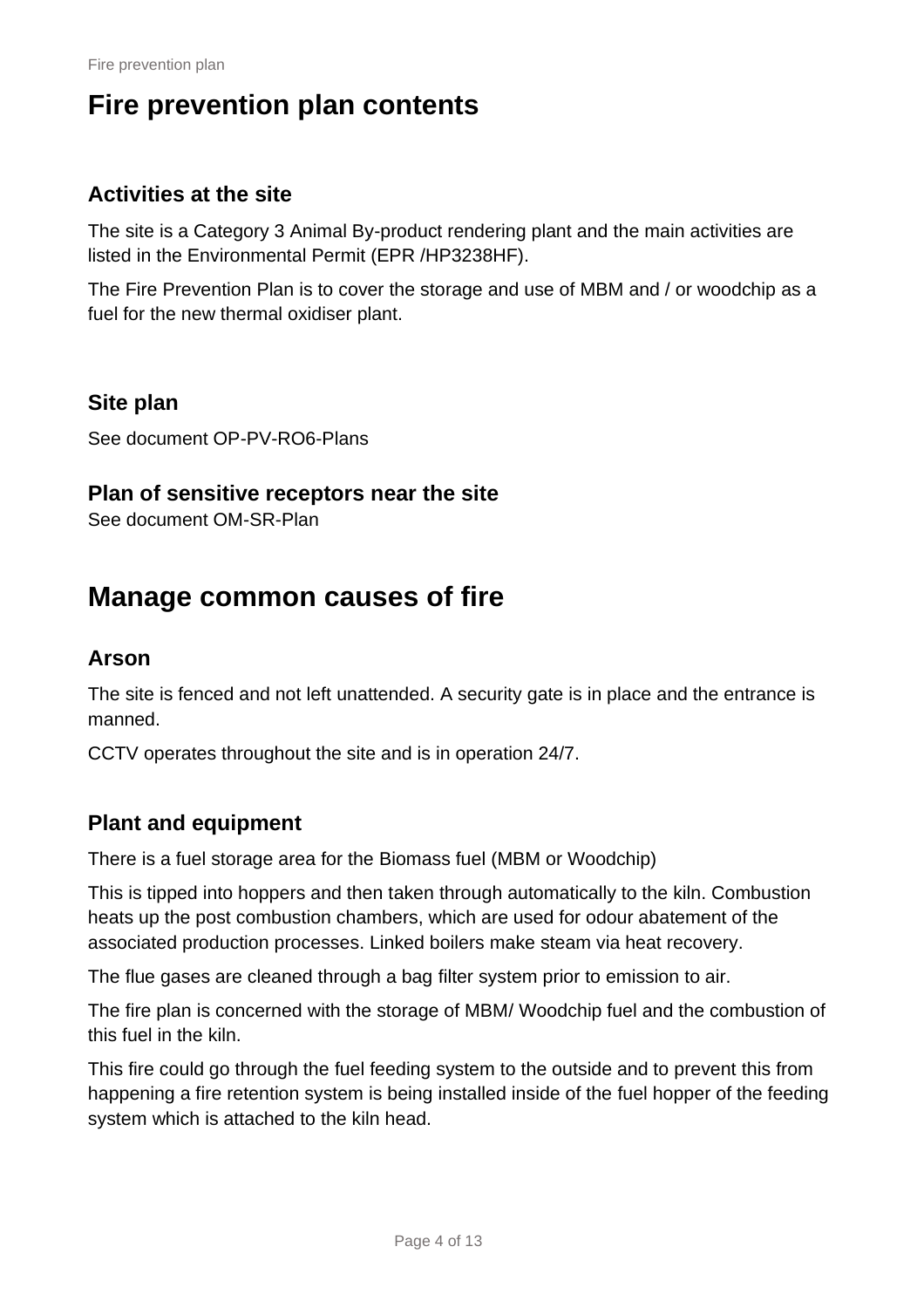Fire prevention plan

This consists of water valves that in case of fire, open the feeding of water inside the hopper and into the kiln head, flooding both with water.

#### **Electrical faults including damaged or exposed electrical cables**

#### **Electrics certification**

The electrical cables were certified as part of the commissioning process.

#### **Electrical equipment maintenance arrangements**

The site has a preventative maintenance schedule for all equipment.

#### **Discarded smoking materials**

#### **Smoking on site policies**

Smoking is limited to a designated area.

#### **Hot works safe working practices**

Any work of this nature will be carried out under a Permit to Work procedure, to be signed off for each occurrence by a responsible person.

#### **Industrial heaters**

#### **Use of industrial heaters**

n/a not used in this location

#### **Hot exhausts and engine parts**

**Fire watch procedures** Managed by Fire Wardens (see HSEF-17 Fire Plan)

#### **Ignition sources**

There are no direct ignition sources in the fuel storage area. Gas bottles are stored locked in a separate location.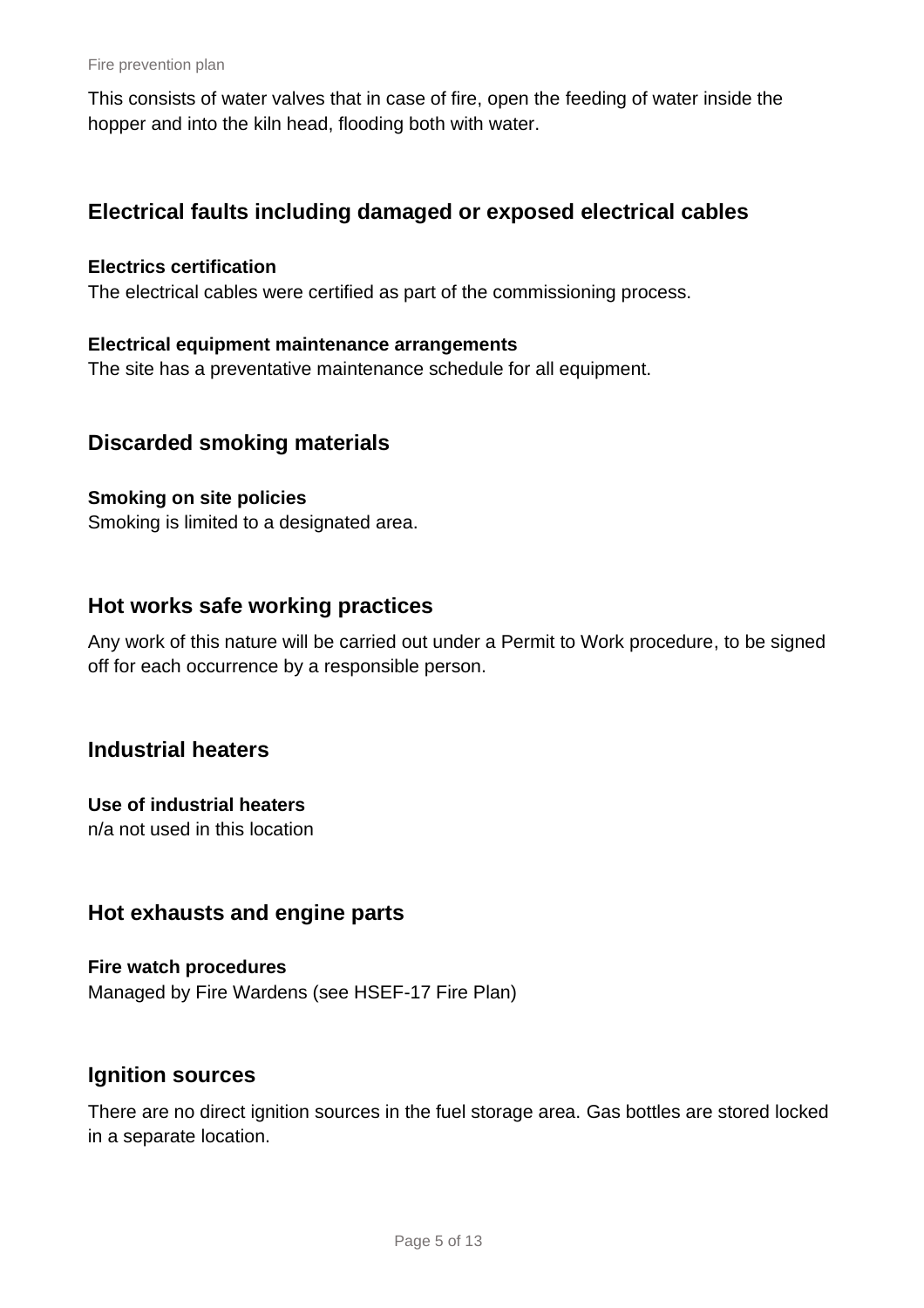A fire risk assessment is carried out by an external company annually and the combustion plant is to be added to this assessment. Fire Officers attend site on a 6 monthly basis to update their Fire Risk Assessment.

# <span id="page-5-0"></span>**Prevent self-combustion**

#### **General self-combustion measures**

To limit self-heating in the MBM fuel, the following are done:

Temperature checked prior to despatch to site and on arrival

Max temp for transport  $-55$  <sup>o</sup>C

Max temp on arrival – 60 $\mathrm{^0C}$ 

If material is between 50 – 70 °C it can be spread out to cool, if not feasible - over temperature material will be rejected back to supplier

The MBM will be spread out in the delivery area, where there is sufficient space for the vehicle to tip on the floor and still allow tipping to a bin. This area is under cover and the air is extracted to odour abatement (existing site biofilters).

It is not anticipated that the woodchip will be prone to self heating in the way MBM is therefore this does not require a temperature check.

Building Plan:



Page 6 of 13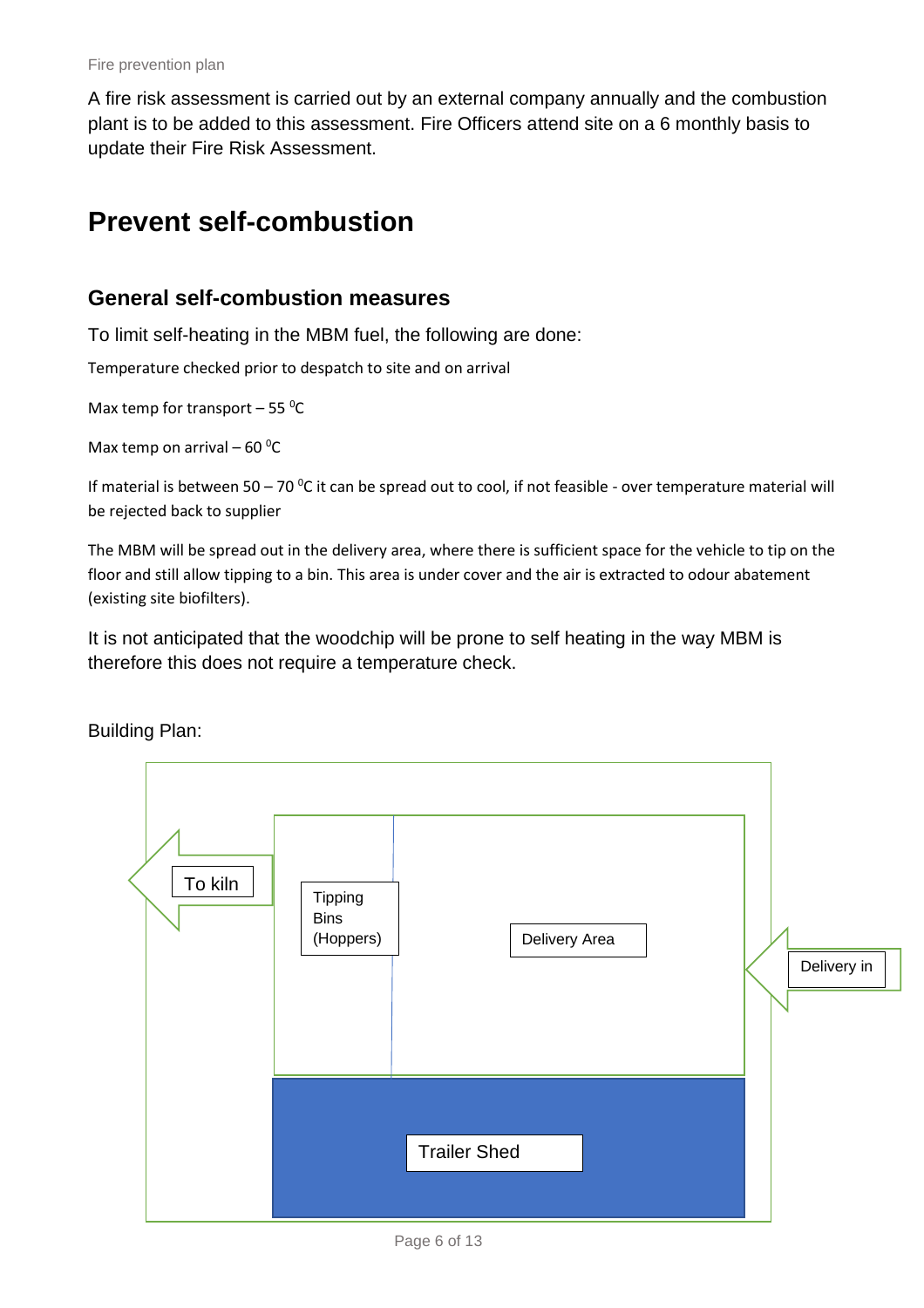#### **Manage storage time**

Maximum storage 1-2 days supply, fuel used at 4-5 tonnes per hour.

#### **Method used to record and manage the storage of all waste on site**

Loads are checked in at the weighbridge and all tickets have a date and time of arrival.

#### **Stock rotation policy**

Not required – used as it arrives. Stored in 2 bins which are alternated for use.

#### **Monitor and control temperature**

#### **Reduce the exposed metal content and proportion of 'fines'**

n/a not that type of waste

#### **Monitoring temperature**

Temperature of MBM fuel is checked prior to leaving the supplying site therefore should arrive at a temperature below 60 $\degree$ C. It is also checked on arrival and can be spread out to cool if required.

#### **Controlling temperature**

Material will not be stock piled. Any heat generating in a pile will be dissipated by spreading out the material.

#### **Dealing with hot weather and heating from sunlight**

The material is stored under cover and used quickly (see above for storage and temperature checks)

#### **Waste bale storage**

<span id="page-6-0"></span>n/a no waste bales at this site

### **Manage waste piles**

This section is not applicable to the material stored at this site.

#### **Maximum pile sizes for the waste on your site**

n/a

#### **Storing waste materials in their largest form**

n/a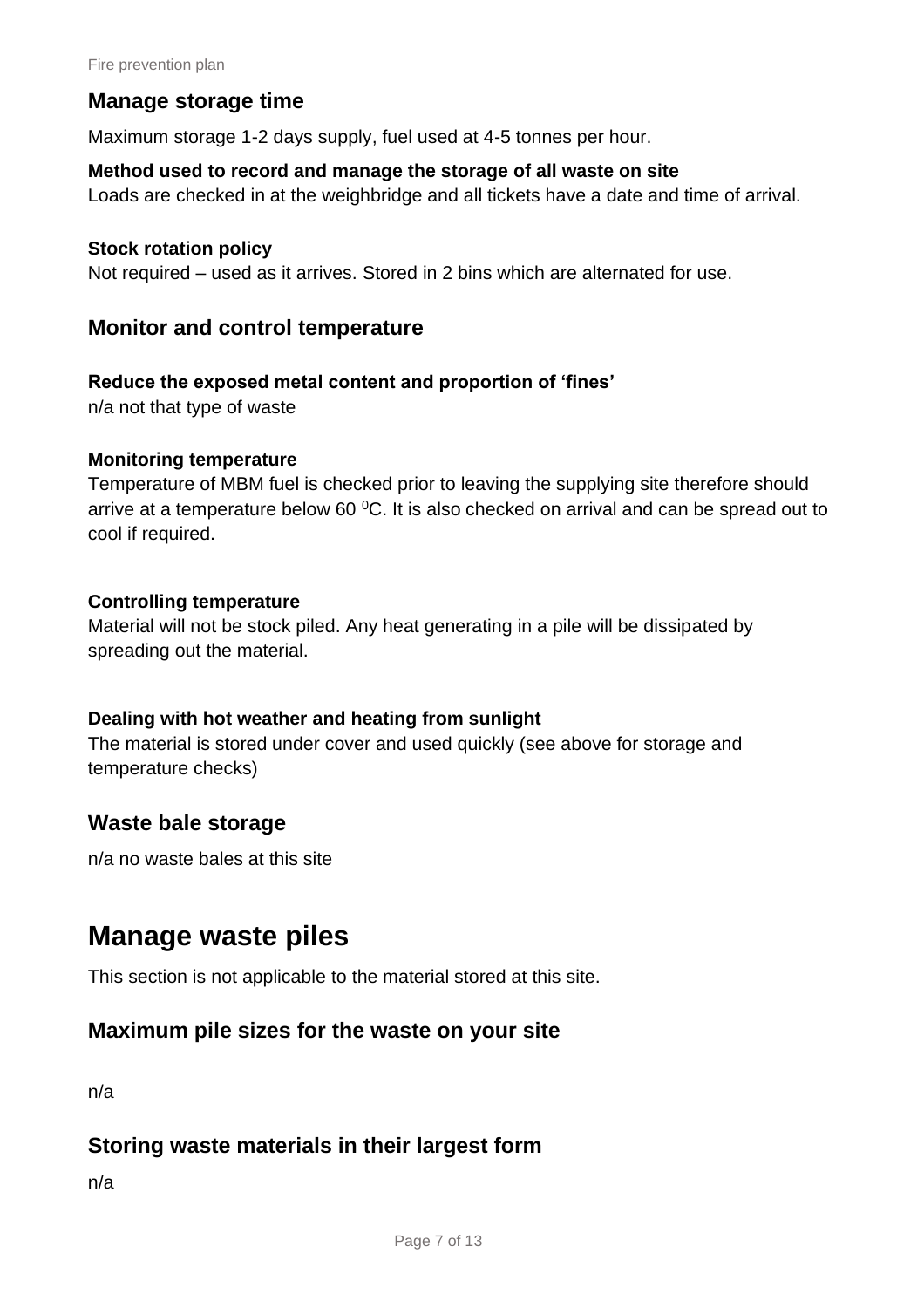# <span id="page-7-0"></span>**Where maximum pile sizes do not apply**

#### **Waste stored in containers**

#### **Types of containers you are using**

n/a not using these type of waste containers

The material for fuel is tipped into hoppers within the building. These are made of stainless steel and set in concrete. They have close fitting lids made of stainless steel.



#### **Accessibility of containers**

n/a not using these type of waste containers Fixed hoppers within the tipping shed.

#### **Moving containers in a fire**

n/a not using these type of waste containers

These are fixed hoppers and would remain in situ, fire risk would be mitigated by the fact they are set in concrete and securely lidded.

# <span id="page-7-1"></span>**Prevent fire spreading**

#### **Separation distances**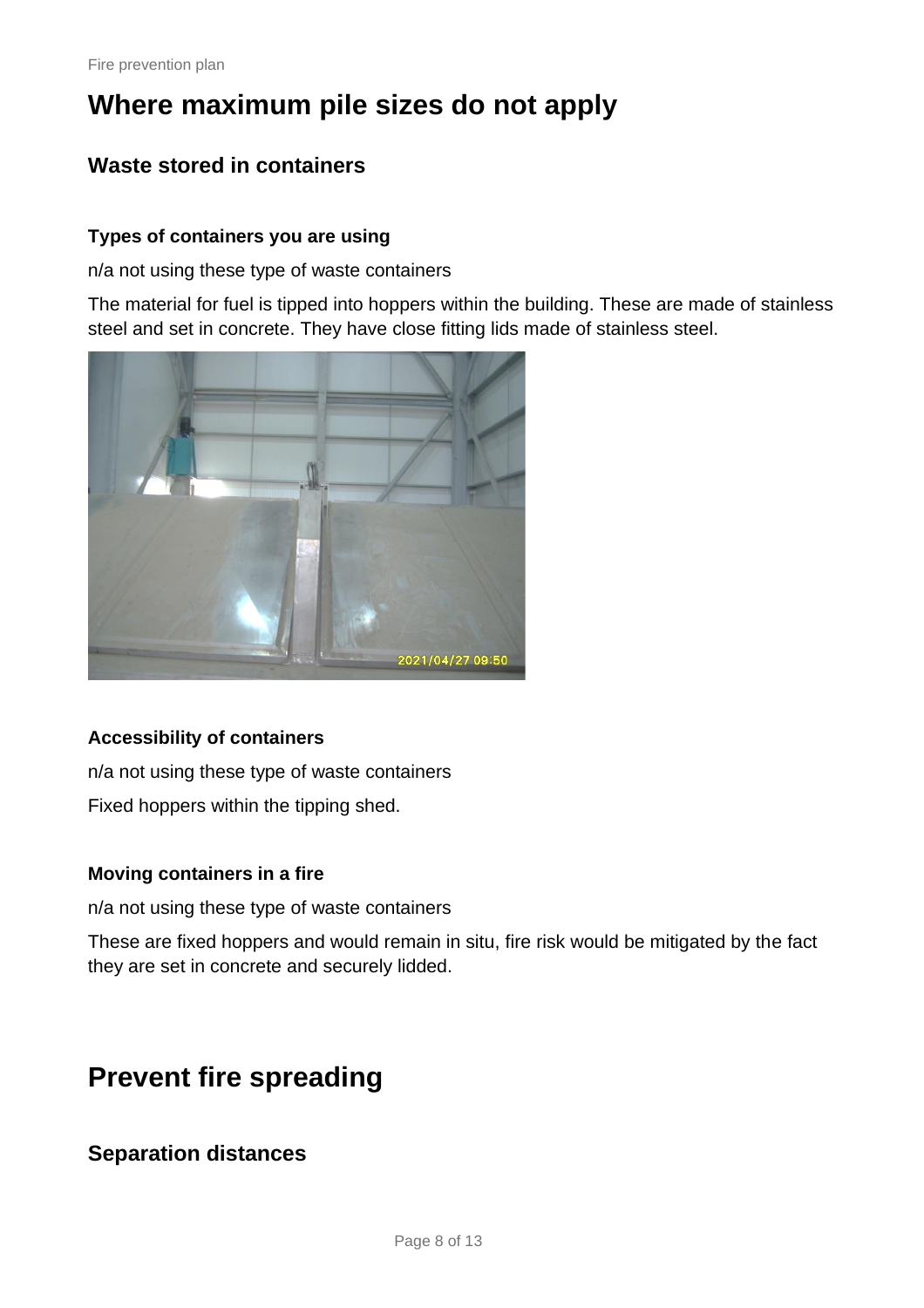The fuel is stored in a designated storage area and there is a maximum size (1-2 days supply).

#### **Fire walls construction standards**

The fuel bin area is made of concrete.

#### **Storing waste in bays**

n/a not storing waste in bays

### <span id="page-8-0"></span>**Quarantine area**

#### **Quarantine area location and size**

Additional area not required – sufficient space in delivery area or on yard outside that area.

#### **How to use the quarantine area if there is a fire**

If safe to do so, remove fuel from delivery area (i.e still in delivery vehicle) to external yard area.

#### **Procedure to remove material stored temporarily if there is a fire**

<span id="page-8-1"></span>In case of a fire waiting vehicle(s) would be driven to a safe distance away on the site.

# **Detecting fires**

#### **Detection systems in use**

There is no flame and heat detection as this is a combustion plant.

#### **Certification for the systems**

n/a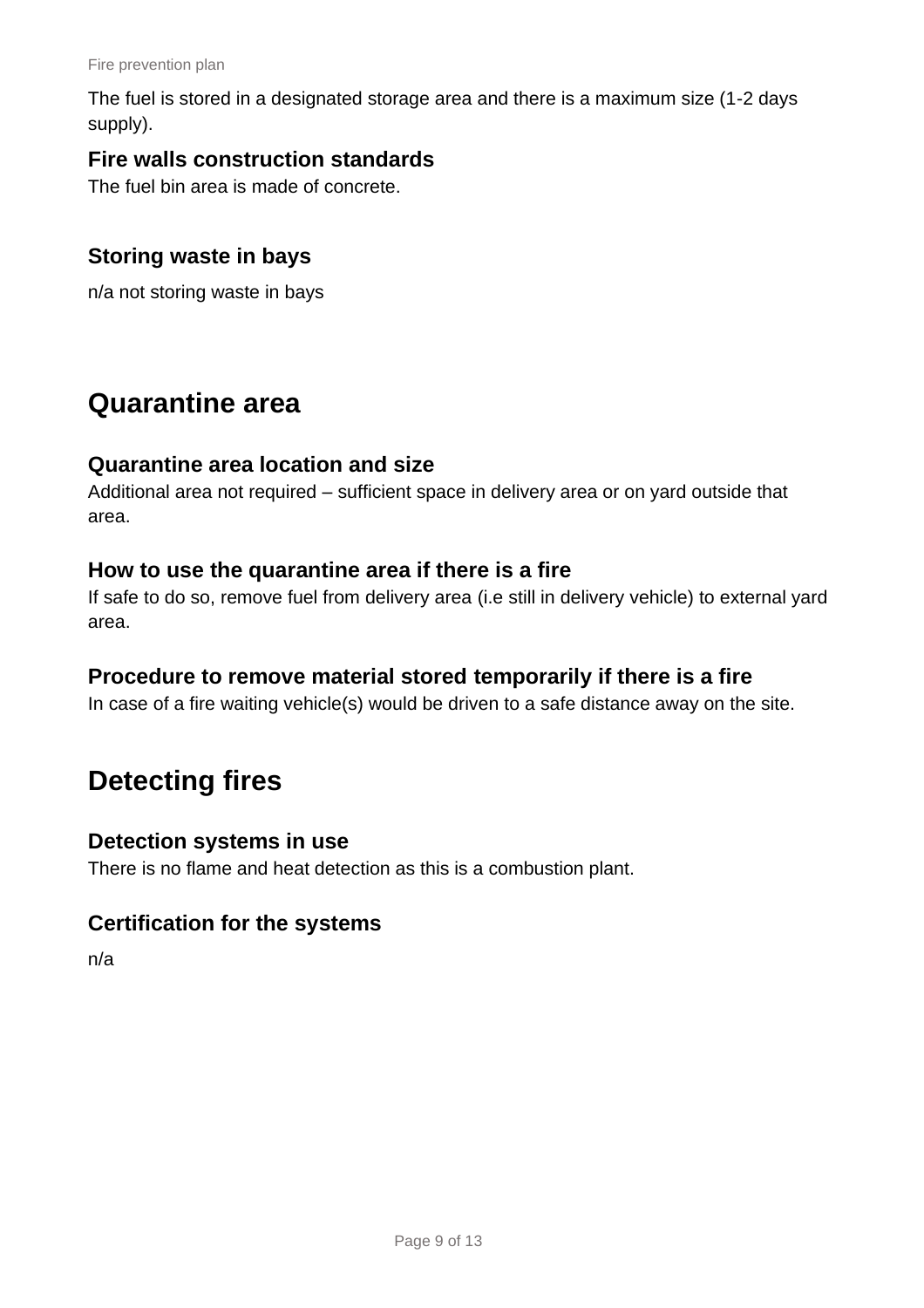# <span id="page-9-0"></span>**Suppressing fires**

#### **Suppression systems in use**

Fire fighting equipment will be installed at every exit and tested annually by an external company.

The only point with fire in the thermal oxidizer project is in the kiln and this fire could go through the fuel feeding system to the outside and to prevent this from happening a fire retention system will be installed inside of the fuel hopper of the feeding system which is attached to the kiln head. See picture below:



This consists of water valves that in the case of a fire, open the feeding of water inside the hopper and into the kiln head, flooding the hopper and the kiln.

Additional manual systems:

Water supply for oxidiser / hose pipe locations (to be marked on map)

Fire Extinguishers suitable for meal stores are foam or water.

Please see the Fire Plan – HSEF 17 attached in which was created to assist the fire Officers in the event of a fire onsite. Tank 12 has had a hose fitted so that in the event of a fire extra water would be there if necessary.

#### **Certification for the systems**

This will be completed on commissioning of the plant and copies kept with the Fire Plan.

# <span id="page-9-1"></span>**Firefighting techniques**

#### **Active firefighting**

Refer to HSEF-17 Fire Plan – this details evacuation procedures, location of fire extinguishers, location of fuel and electric shut off points and duties of Fire Wardens.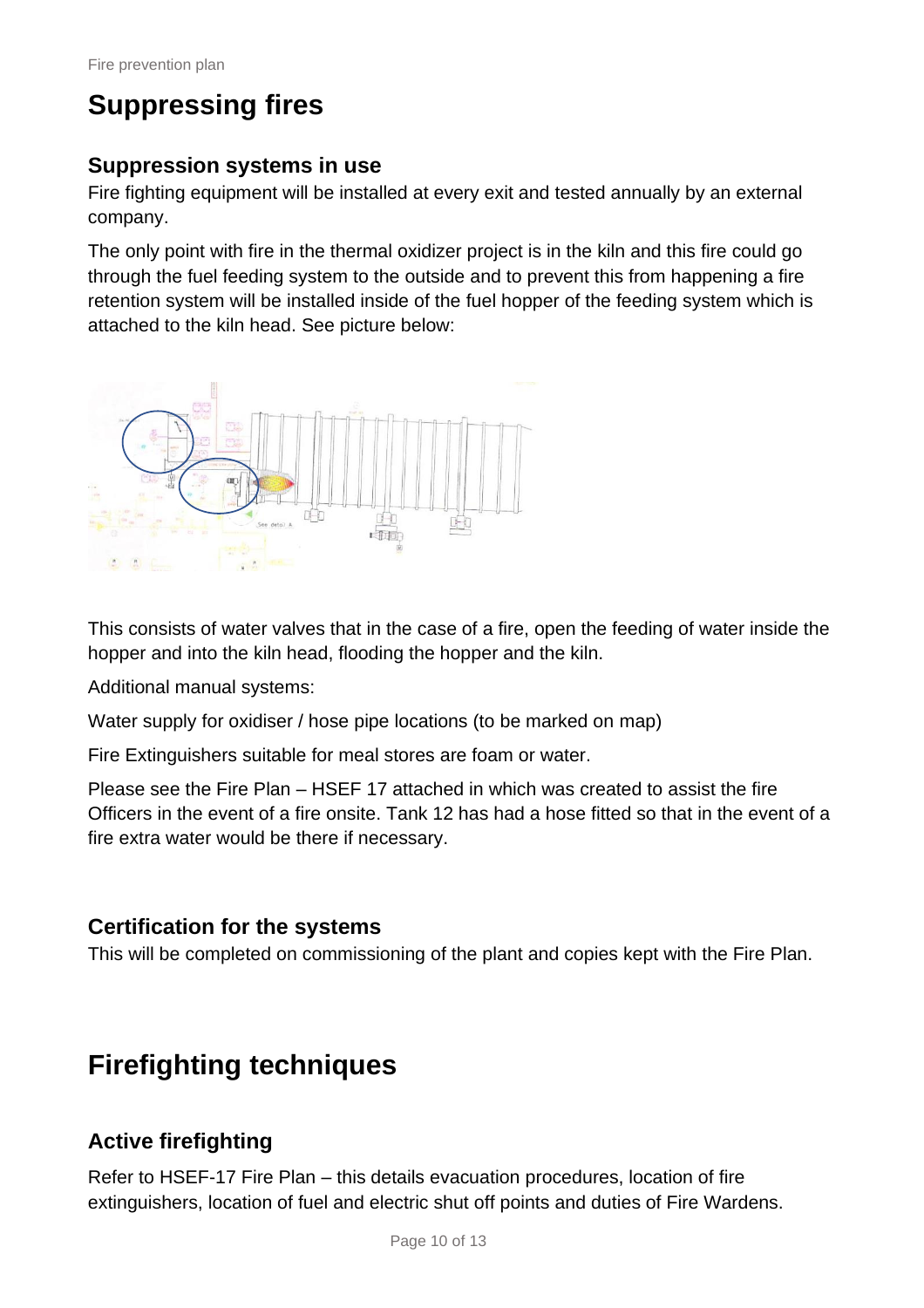# <span id="page-10-0"></span>**Water supplies**

#### **Available water supply**

Mains water, bore hole water supply, effluent permeate water.

#### **Show the calculation for your required water supply**

| <b>Maximum pile</b><br>volume in cubic<br>metres | <b>Water supply</b><br>needed in litres per<br>minute | <b>Overall water</b><br>supply needed over<br>3 hours in litres | <b>Total water</b><br>available on site in<br>litres                                                       |
|--------------------------------------------------|-------------------------------------------------------|-----------------------------------------------------------------|------------------------------------------------------------------------------------------------------------|
| Enter volume, for<br>example, 300                | Pile volume x 6.67                                    | Water supply per<br>minute x 180                                |                                                                                                            |
| 150                                              | 1,000.50                                              | 180,090                                                         | 18,700 litres per hour<br>from bore hole $+$<br>mains water $+500m3$<br>permeate water in<br>effluent tank |

### <span id="page-10-1"></span>**Managing fire water**

#### **Containing the run-off from fire water**

See document EID 36 – extract below.

1.Check the site drain plan – this will detail where sensitive locations are. The fire service will also need to be made aware.

2. Where possible water should be contained within the building(s) to drain to the existing effluent system. Spill kit booms and sand bags should be used to achieve this.

3. It will be inevitable that some of the water will run out onto the yard areas – in this case ensure sand bags (or similar) are positioned at the lowest point on the yard to protect Myers Beck.

4. The following agencies must be made aware of the situation:

- United Utilities (in respect of effluent discharge)

- Environment Agency (in respect of potential contamination of a water course and for permit requirements)

5. Secondary Containment – where safe to do so, the tractor can be used to suck water from sumps and remove it to either the nearest bund(s) or to the effluent plant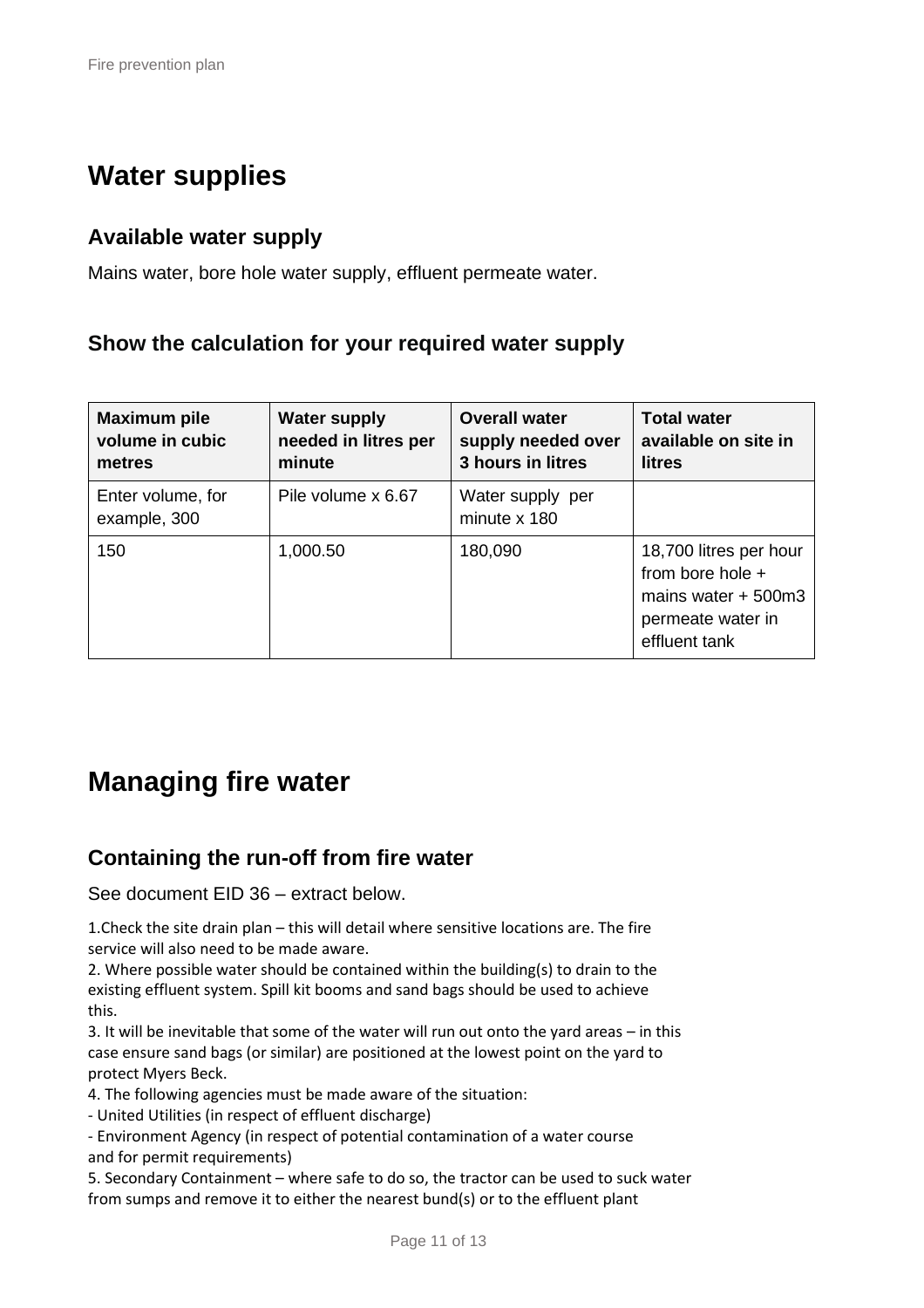balance tanks.

6. The effluent must be contained within the chambers and/or tanks until confirmation that it can be discharged to sewer is received from United Utilities. Close off the discharge valve to UU.

7. Space will be available in the effluent plant, utilising the available balance tanks and potentially the free clean water tank for additional space.

8. It is not recommended that the spare aeration lane is used as solids will contaminate the bubble diffusers.

9. Water can be stored prior to treatment and discharged at a later time (see point 6 for a guide to potential volumes).

10. After the event, make sure drain gullies and sumps are cleared of solid material / debris. A clean-up plan should be agreed with the Environment Agency.

11. The collected waste water will be treated and tested prior to discharge to sewer (in agreement with United Utilities).

The CIRIA Guide 736 (Containment Systems for the Prevention of Pollution) gives figures for the amount of fire water in terms of the fire risk of the site. Due to the small amount of flammable liquids on site, it would be classed as low risk and as such it is estimated that approximately 540 to 1080m<sup>3</sup> of water would be needed over four hours for the whole site.

# <span id="page-11-0"></span>**During and after an incident**

#### **Dealing with issues during a fire**

Document HSEF -17 deals with evacuation procedures for the whole site.

The weighbridge will be closed to arriving vehicles and the entrance will be left clear for emergency vehicles. Transport planning will be informed if the fire is extensive to hold any deliveries of raw material for the rest of the site.

#### **Notifying residents and businesses**

Residents and business not within a relevant distance, but closest will be telephoned depending on wind direction and extent of fire.

#### **Clearing and decontamination after a fire**

Area will be cleaned / washed down.

Ash will be disposed of to an approved site (as per the non-hazardous ash from the combustion plant)